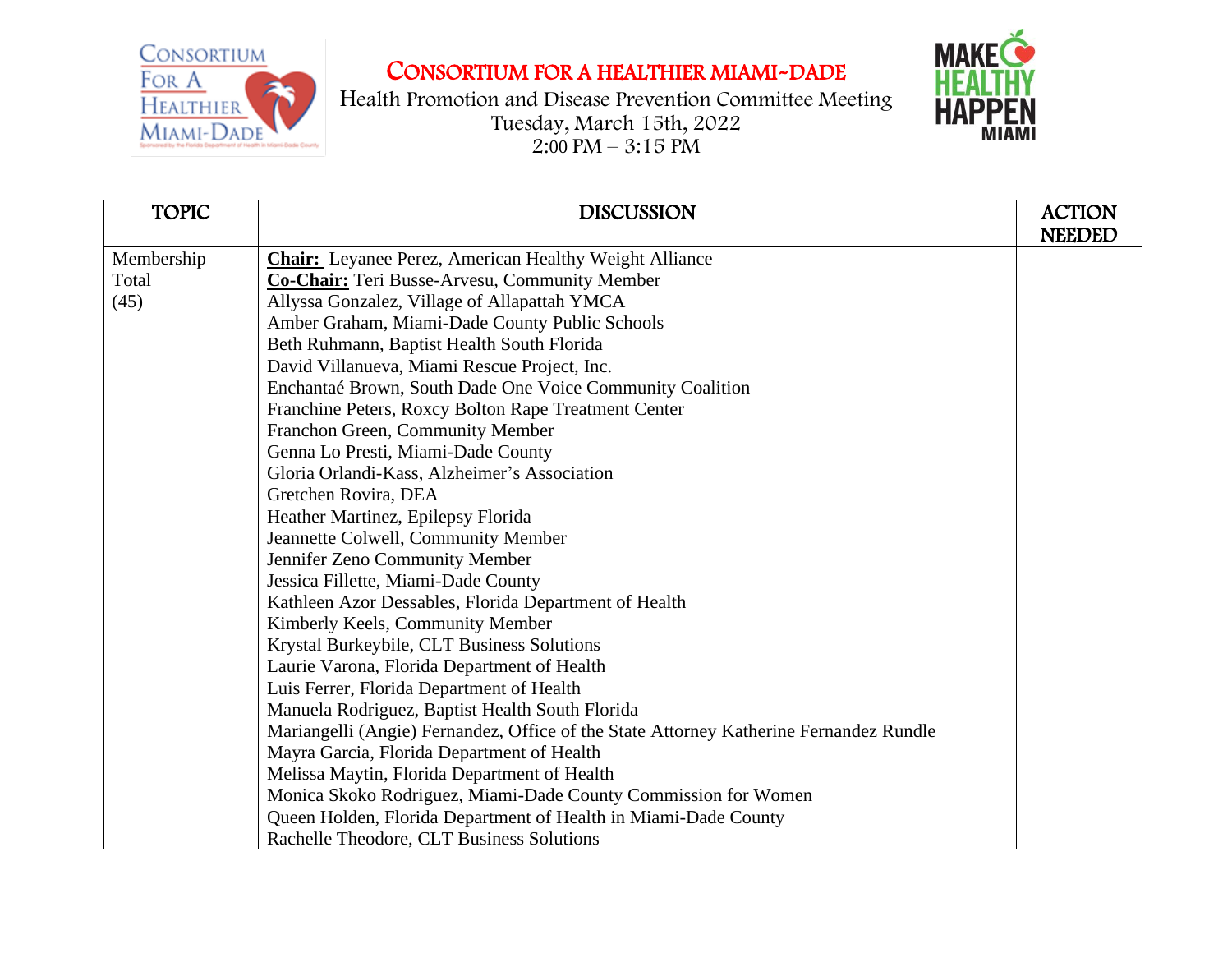

## CONSORTIUM FOR A HEALTHIER MIAMI-DADE



|                | Reginald Youyoute, Community Member                                                     |
|----------------|-----------------------------------------------------------------------------------------|
|                | Robin Wright, Community Member                                                          |
|                |                                                                                         |
|                | Rosa Novo, Miami-Dade County Public Schools                                             |
|                | Samir Elmir, Florida Department of Health                                               |
|                | Sandra Echeverry, Florida Department of Health                                          |
|                | Saradjine Batrony, SB Pro Writing Services                                              |
|                | <b>Stacey Bazile, SB PRO Writing Services</b>                                           |
|                | Susan Holtzman, Miami-Dade County, Office of the Mayor                                  |
|                | Tamia Medina, Florida Department of Health                                              |
|                | Tenesha Avent, Community Member                                                         |
|                | Thomas Guerra, Miami Rescue Project                                                     |
|                | Wendy Blair Stephan, Poison Control                                                     |
|                | William Sanchez, Town of Miami-Lakes                                                    |
|                | Yamile Diaz, Department of Children & Families                                          |
|                | Yura Casanova, Miami Dade County's Employee Support Service                             |
|                | Zhyrma A. Monzon Canales, Florida Department of Health                                  |
|                | Zulema Santacruz, Banyan Health Systems                                                 |
| Welcome and    | The Consortium for a Healthier Miami-Dade Health Promotion and Disease Prevention       |
| Introductions  | Committee meeting was brought to order by Leyanee Perez at 2:00pm.                      |
| Approval of    | There was a motion to approve the February 2022 Health Promotion and Disease Prevention |
| <b>Minutes</b> | minutes by Susan Holtzman; the motion was seconded by Rachelle Theodore.                |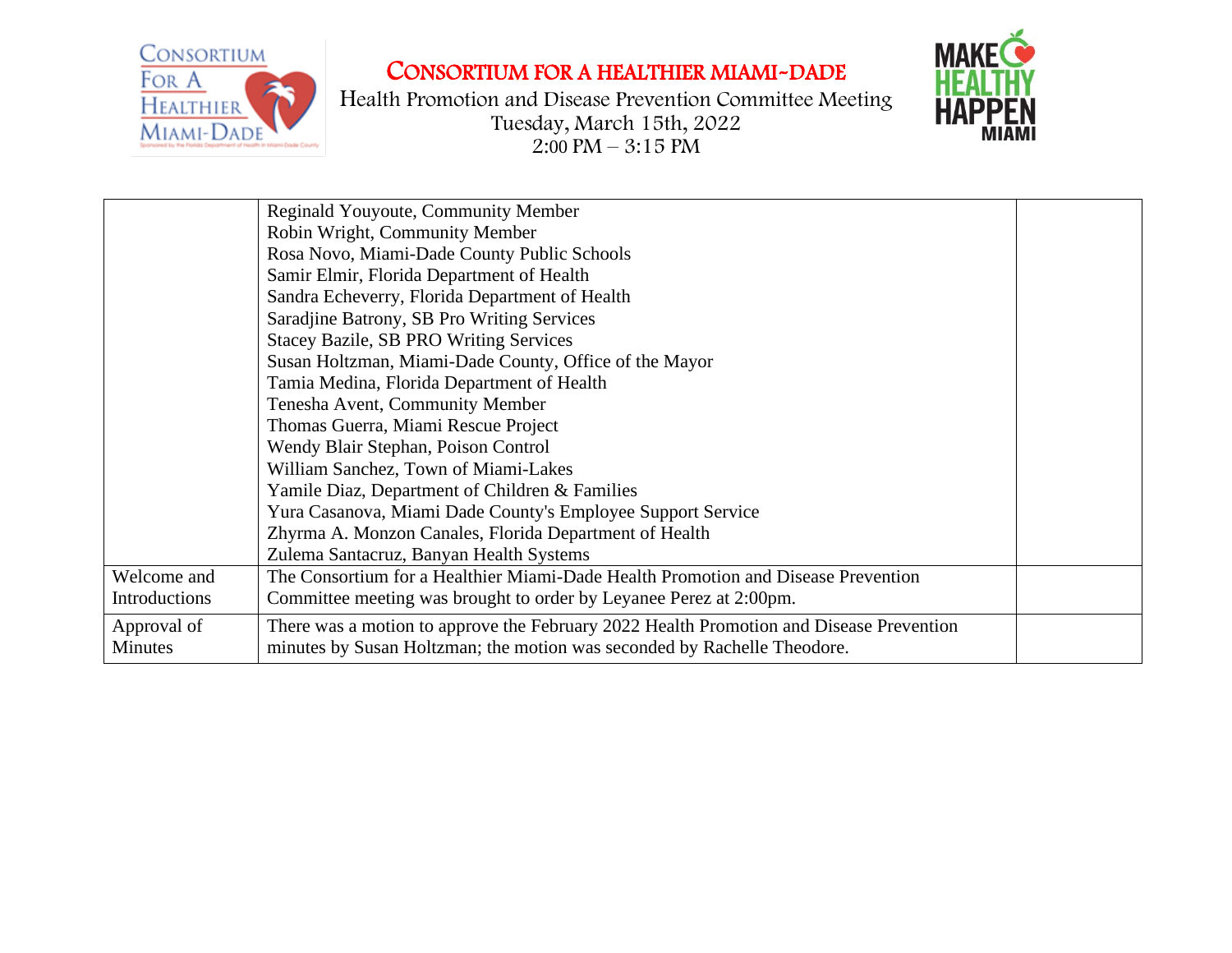

## CONSORTIUM FOR A HEALTHIER MIAMI-DADE



|                                  | Е                                                                                                                                                                                                                                                                                                                                                                                                                                                                                                                                                                                                                                                                                                                                                                                                                                                                                                                                                                                                                                                                                                                                                                                                                                                                                                                                                                                                                                                                                                                                                                                                                                                                                                                                                                                                                                                                                                                                                                                         |  |
|----------------------------------|-------------------------------------------------------------------------------------------------------------------------------------------------------------------------------------------------------------------------------------------------------------------------------------------------------------------------------------------------------------------------------------------------------------------------------------------------------------------------------------------------------------------------------------------------------------------------------------------------------------------------------------------------------------------------------------------------------------------------------------------------------------------------------------------------------------------------------------------------------------------------------------------------------------------------------------------------------------------------------------------------------------------------------------------------------------------------------------------------------------------------------------------------------------------------------------------------------------------------------------------------------------------------------------------------------------------------------------------------------------------------------------------------------------------------------------------------------------------------------------------------------------------------------------------------------------------------------------------------------------------------------------------------------------------------------------------------------------------------------------------------------------------------------------------------------------------------------------------------------------------------------------------------------------------------------------------------------------------------------------------|--|
| <b>Executive Board</b><br>Update | The Executive Board was supposed to have a presentation on mental health but had to have it<br>rescheduled. The Consortium is planning to host a Mental Health Forum in September. The<br>Board is requesting that a representative for a representative of each committee to be a speaker<br>at the event. For the Health Promotion and Disease Prevention Committee, the presentation<br>would focus on a related topic and how it relates to Mental Health. If you are interested in<br>being considered as a speaker, email the committee liaison with your contact information and<br>the topic you are interested in presenting at: Melissa.Maytin@flhealth.gov.<br>There will not be a Consortium Annual Even this year, the Mental Health Forum will be<br>hosted instead. The Consortium Annual Event will resume next year, and the Executive Board<br>hopes to be able to host the event-person.<br>The Consortium will also host the $3rd$ Annual Bounty of Health Fair this year. This event is<br>Е<br>primarily hosted by the Health Promotion and Disease Prevention Committee The event is<br>normally held at the Florida Department of Health's West Perrine Health Center. In the past<br>vendors have donated items that are distributed in a drive-thru format along with a food<br>distribution. Last year, over 300 families were served.<br>The Executive Board also had a presentation by Karen Weller, Assistant Community Health<br>п<br>Nursing Director of the Office of Community Health and Planning of the Florida Department<br>of Health in Miami-Dade County. The presentation was a workplan review and provided an<br>update on different committee indicators. This committee has 9 indicators, 3 have been<br>completed, 4 are on track, and 2 of them are behind. Most of the activities where under health<br>equity, access to care, chronic disease, and maternal child health. The committee is making<br>good progress on their indicators. |  |
| Presentation                     | "Opioid Overdose Prevention" presented by Thomas Guerra, Executive Director and David<br>Villanueva, Recovery Peer Specialist at Miami Recovery Project, Inc. The presentation focused on<br>how to recognize and respond to an opiate overdose, how do identify opioid overdose reversal<br>products, specifically Narcan also known as Naloxone, and to understand Florida's 911 Good<br>Samaritan Law and the Emergency Treatment and Recovery Act.                                                                                                                                                                                                                                                                                                                                                                                                                                                                                                                                                                                                                                                                                                                                                                                                                                                                                                                                                                                                                                                                                                                                                                                                                                                                                                                                                                                                                                                                                                                                    |  |